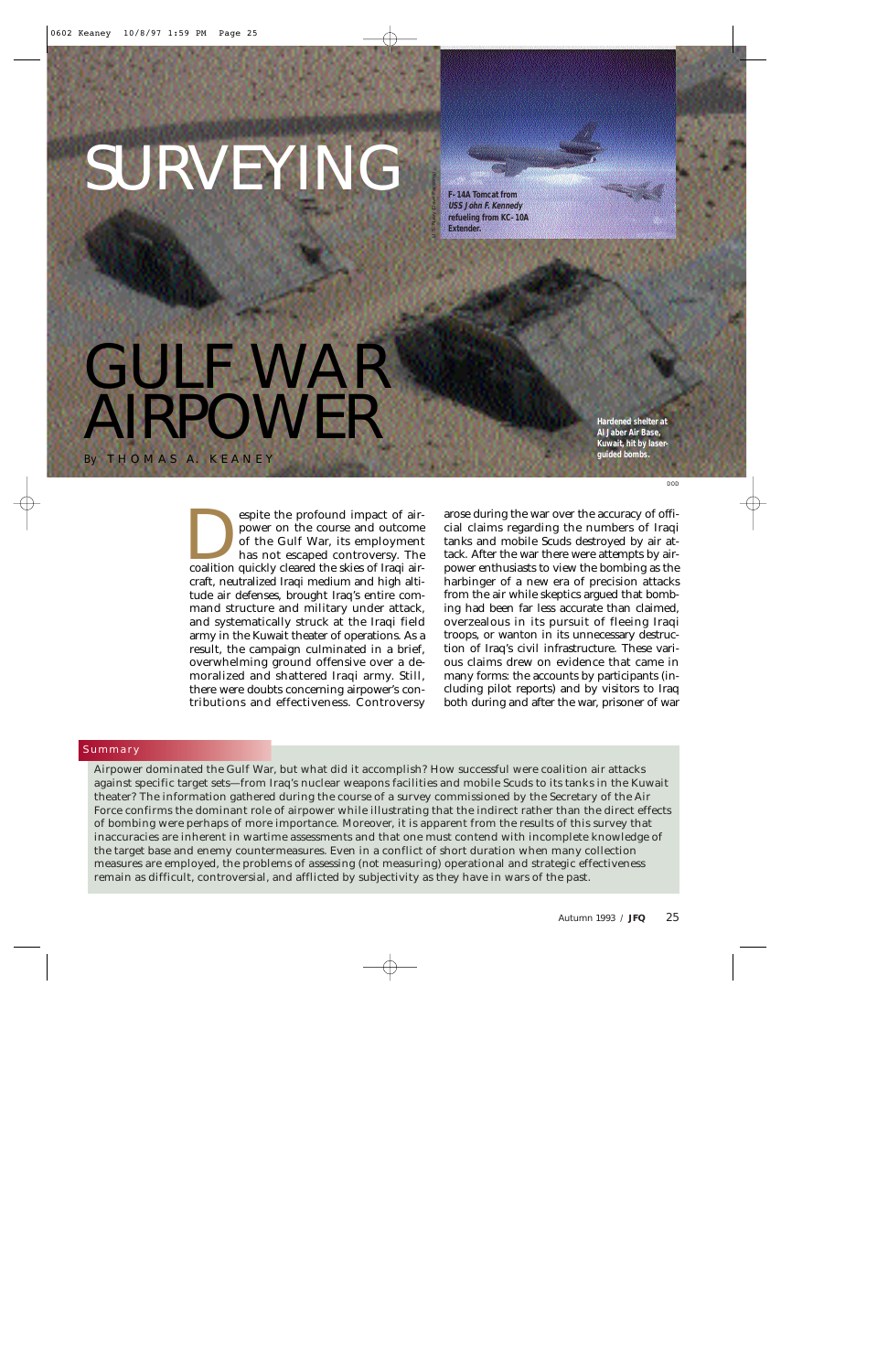

interrogations, and still photography and videotape of targets either destroyed or under attack. Discounting claims by those who simply marshalled evidence in support of their own agendas, there still appeared to be credible evidence that documented diverse interpretations of what bombing had or had not accomplished. What appeared to be a short, clear-cut victory with airpower playing a leading if not dominant role became another battleground for competing sets of data and contrasting interpretations of events. This later battleground centered on the difficult problem of damage assessment, particularly the proper measures of the damage.

Shortly after the conflict in the Gulf, then Secretary of the Air Force Donald Rice initiated a comprehensive survey of airpower employment in an attempt to sort out varying interpretations of its role and effectiveness during the war. Part of this survey—in which the author participated—addressed the effectiveness of coalition bombing.1 Judgments made in the course of that survey and experience gained in analyzing

divergent data and differing interpretations of the air campaign form the basis of this article. In brief, research for the survey involved three steps: understanding what happened as the result of bomb or missile attacks, determining the proper measurement of the result, and then relating cause and effect—how actions or results achieved objectives of air attacks. It may be useful to begin with some concrete examples of the complexity of such assessments.

First, consider the evidence available in a photograph of a destroyed tank or aircraft. If the tank's turret has been blown off the hull or the aircraft reduced to rubble, then the assessment of results is easy: the equipment is unusable. Next, consider the evidence of a photo of a command bunker or aircraft shelter with a hole in the roof of the kind commonly made by a precision-guided bomb with a hard-target-penetrating warhead. Although the bomb obviously hit the target, did it penetrate into and detonate in the interior? And if so, was the structure occupied at the time? The problematic answers to these questions make assessing what happened far more difficult than in the initial case. Finally, consider a situation where there is no photo, only a pilot report claiming that an Iraqi tank or hardened aircraft shelter was hit with a precision-guided bomb. Uncertainty surrounding such results is even greater than in the second case. While somewhat idealized all these cases suggest experiences during and after the Gulf War that confronted analysts attempting to answer the most basic of questions: what happened? In many instances more authoritative data which corrected earlier impressions became available only after the war.

Taking the next step, determining what to measure, requires a knowledge of the objectives sought by the attacks. Not only do numbers or pictures fail to speak for themselves, they might not be the correct numbers or pictures. Consider, for example, a comparison of Iraqi and coalition aircraft shot down as a measure of the effectiveness of the air forces involved, a common indicator used in past wars to determine the performance of opposing air forces. The scorecard would read 33 Iraqi aircraft to 38 coalition, which in isolation suggests a slight advantage in Iraq's favor. On the other hand the coalition scored 33-to-1 in air-to-air combat, and fixed-wing aircraft

Thomas A. Keaney teaches in the Department of Military Strategy and Operations at the National War College. A former B–52 squadron commander, he is the co-author of two reports published as part of the Gulf War Air Power Survey.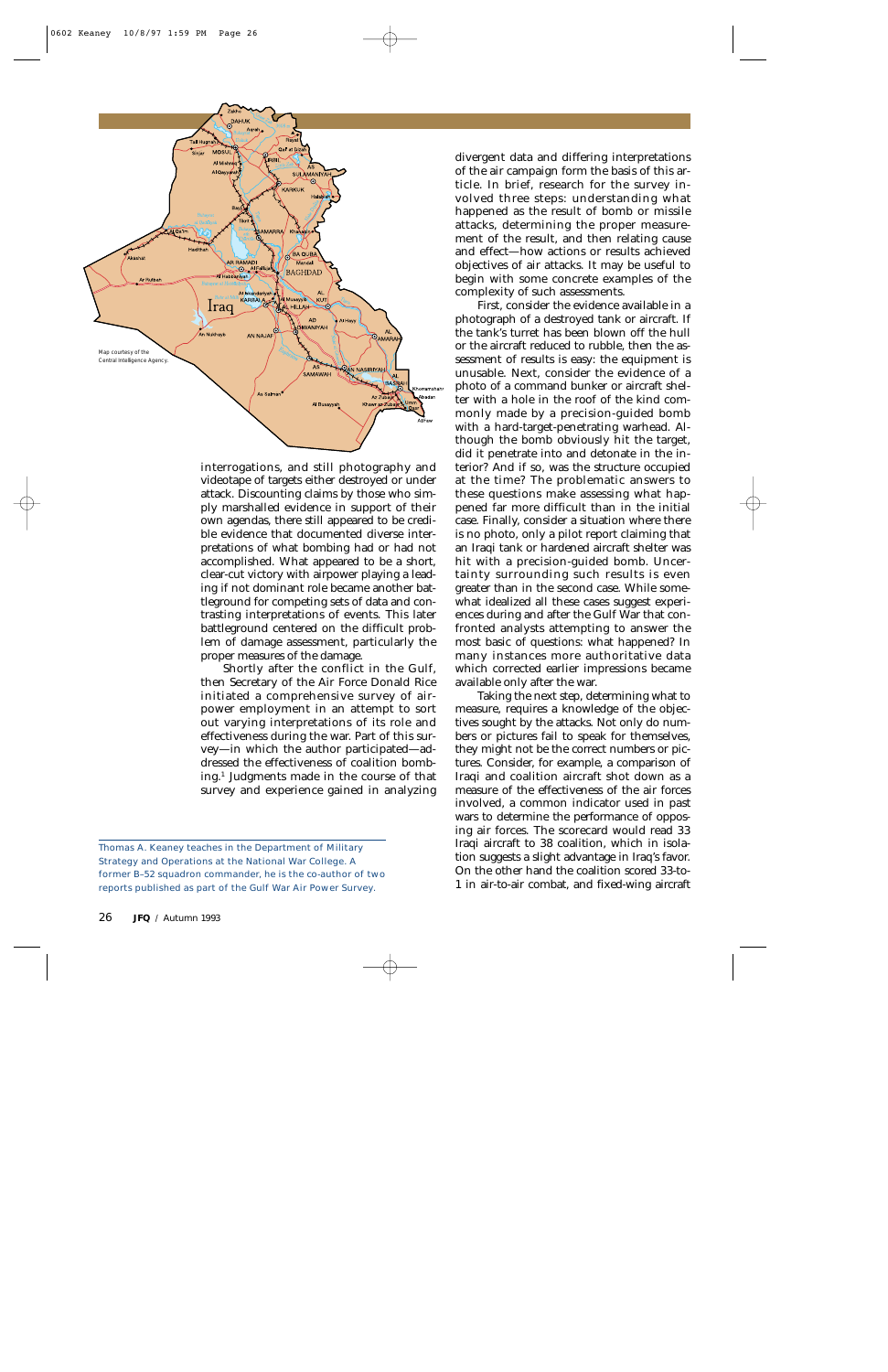flew some 69,000 *shooter* sorties to an estimate of fewer than 500 for Iraq. Notwithstanding a coalition/Iraqi combat-loss ratio of 33-to-38, the figures indicate that coalition air forces had overwhelming ratios in air-to-air combat and shooter sorties. This illustrates an extreme case, but it also demonstrates the importance of selecting proper measures as well as the ease with which legitimate evidence can be used to support widely differing interpretations of what happened. In the end, measurement means little until a sensible and reasonably broad set of measures has been selected.

The third step, determining what the data means, is related closely to the second in that the requirement is to show how results relate to attaining objectives. In this step one must deal with a hierarchy of objectives: from the tactical (destroying tanks) to higher levels (preventing an armored attack or degrading the combat capability of a division or corps). Also note that tactical measures of effects are usually more easily tabulated and understood than operational-level measures—one can count tanks but how is divisional degradation quantified? As a result, quite often operational-level objectives are presumed to be a direct function of tactical damage assessments. That match is not always improper but, as illustrated by the case of aggregate combat losses due to enemy air defenses as a measure of air supremacy, it can be extremely misleading.

Before discussing the assessments, it seems appropriate to provide a brief summary of the operational objectives for the air campaign found in the Operation Desert Storm plan: (1) isolate and incapacitate the Iraqi regime by attacks on leadership facilities, electric power production, and telecommunications; (2) gain and maintain air supremacy by attacks on the air defense system and the air force; (3) destroy nuclear, biological, and chemical warfare (NBC) capabilities; (4) eliminate offensive military capabilities by attacks on logistical sites, Scud missiles and launchers, oil refining and distribution facilities, and naval forces and bases; and (5) render the Iraqi army ineffective and isolate it in the Kuwait theater by attacks on railroads and bridges and on the units themselves, particularly the Republican Guard. To attain these objectives planners identified twelve target sets, all of which are listed above in the context of the objectives sought. <sup>2</sup>

Command of the Air

The contest for command of the air over Iraq and the Kuwait theater revealed the difficulty of measuring effectiveness. In the most complex operations of the war the coalition initiated the air offensive by taking down the command and control of the Iraqi air defense network, bottling up Iraqi aircraft on their bases, and suppressing radar-guided surface-to-air missiles (SAMs) through a combination of drone decoys and anti-radiation missiles employed against SAM radar sites. The results were spectacular in terms of what coalition aircraft were subsequently able to accomplish offensively and with slight losses: except for low-altitude antiaircraft artillery and infrared SAMs in a few highly defended areas too numerous to destroy wholesale, coalition aircraft gained relatively unimpeded freedom of action throughout the theater. Since the Iraqis probably never intended to contest air superiority even over Iraq itself at the risk of losing their modern fixed-wing aircraft, bottling them up in supposedly bomb-proof shelters was relatively easy. The crux of the coalition air-control problem lay then in taking radar-guided SA–2s, SA–3s, SA–6/8s, and Rolands out of the fight early in the campaign, a goal achieved as much by intimidation as by destruction. A pivotal measure in this regard was the lack of success recorded by Iraqi radar-guided SAMs in damaging or downing coalition aircraft despite the large number of coalition fixed-wing sorties flown daily. Iraqi radar SAMs damaged or destroyed eight coalition fighters in the first six days of Operation Desert Storm and, for the remaining five weeks of the war, they were only able to hit another five coalition aircraft.

With ground-based defenses suppressed, attention shifted to Iraqi aircraft and an interesting complication that had developed: Iraq decided to fly few sorties, sensing the odds and apparently planning to have its aircraft ride out the war in hardened shelters. More traditional measures of attacking an enemy air force, and of estimating success, had to be rethought. Airfield attacks had begun by targeting runway surfaces in order to limit takeoffs to numbers that coalition fighters could handle, but moved to hardened aircraft shelters when it was decided to eliminate the Iraqi air force's residual capability. At this point, further attacks on runways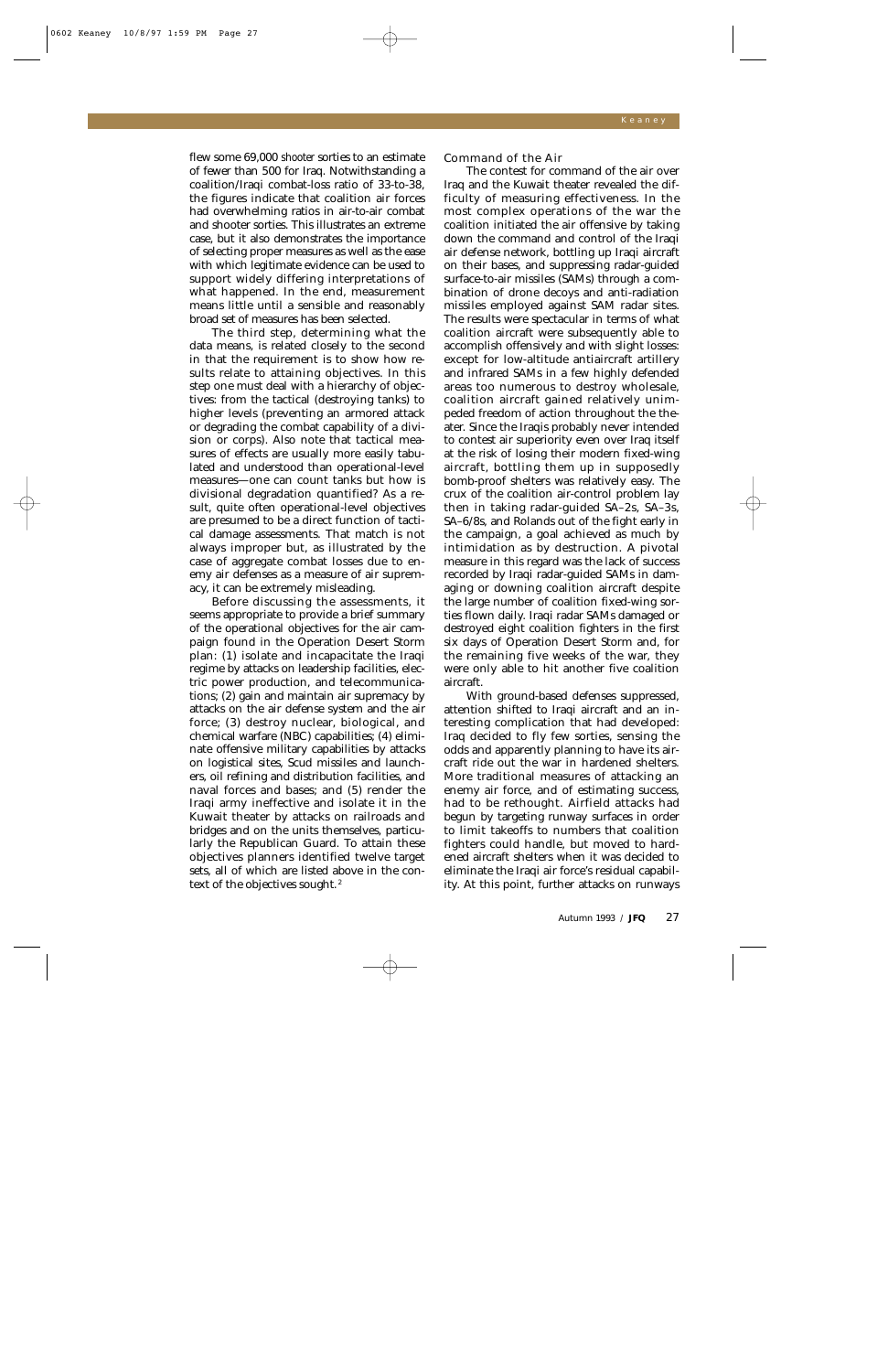ceased to be necessary; in fact the plan became one of attempting to lure Iraqi aircraft into the air. The measurable tactical effects were as follows: of the nearly 600 hardened shelters, some 375 were destroyed by coalition aircraft during the war. While some aircraft were without doubt destroyed in shelters, many more either attempted to flee to Iran or were dispersed in the open in Iraq, both on and off airfields. In either place they became of little use as a fighting force. As a result, by war's end Iraq was able to retain nearly half of its aircraft—an estimated 300 to 375 combat aircraft—but at the expense of forfeiting the use of the air force's entire combat capability during the conflict.

How do you measure the success? Not by the number of Iraqi aircraft shot down the Iraqis put very few at risk in the air. Over half of the coalition shoot downs of fixedwing Iraqi aircraft, in fact, occurred as enemy aircraft attempted to flee to Iran after

the Iraqis decided to fly few sorties, apparently planning to have their aircraft ride out the war in hardened shelters

the shelters came under attack. Success was also not measured by the number of SAM sites destroyed—this number, too, can only be guessed at. It was not possible to prove whether a site was destroyed or just silent (or abandoned) because of fear of attack if radars were employed. Destroyed or not, the radar

SAMs were not used effectively which was the effect sought. By the number of shelters destroyed? Only indirectly. Attacks on shelters had forced a reaction by the Iraqis, one that caused the loss of their air arm as a force in being, at least in this war. In the end the most telling measures were those things that did *not* happen: the number of coalition aircraft *not* shot down or damaged while flying over 118,000 combat and combat-support missions; the role *not* played by low altitude antiaircraft and SAMs because coalition aircraft could safely fly at higher altitudes; and reconnaissance and strike missions *not* flown by Iraqi aircraft, preserving the surprise of the shift west by coalition ground forces with little fear of attack. The freedom from air attack must be a qualified one because of the threat posed by Scud missiles, a subject addressed later.

Strategic Target Systems

Attacks on what can be termed core strategic target sets in Iraq offer some of the greatest difficulties in measuring and interpreting effectiveness. The physical damage to some of the target sets often could not be observed, while in the case of others only access to Iraqi decisionmaking processes (or to the thoughts of the decisionmakers) would provide a complete answer. Analyzing effectiveness against these target sets also would involve a discussion of the rather controversial subject of strategic bombing theory, a subject too broad in scope to be dealt with here. Suffice it to say that the stated objectives of strategic bombing in this war were to isolate and disrupt Iraq's political-military leadership and command and control, eliminate offensive capabilities, and destroy NBC capabilities. Targets included national leadership facilities, telecommunications, oil, electric power, NBC facilities, Scuds, and military infrastructure. As a point of reference, the air strikes on all these strategic target sets combined accounted for roughly 15 percent of all air strikes (and 30 percent of the laser-guided bombs) during the war. Attacking a target set, of course, seldom had a single, discrete objective, something that was particularly true for strategic air attacks where combinations of targets attacked simultaneously were important to bringing about the desired effects.

Electric power and oil refining and production facilities are two target sets that historically rank high in strategic bombing campaigns, and the Persian Gulf War was no exception. Coalition plans called for hitting particular aim points in an attempt to limit long-term damage to the facilities (transformer and switching yards rather than generator halls), but the war's objectives were similar to those of past conflicts: interrupt the enemy's industrial and military strength, bring the war home to the country at large, and disrupt civil and military communications. In both electric power and oil production Iraq had nearly twice the capacity needed for all of its domestic and military needs, so extensive damage had to take place to affect Iraq's wartime needs.

Compared with the other strategic targets, collection of information on the tactical damage done to electric and oil facilities was a relatively easy matter. These facilities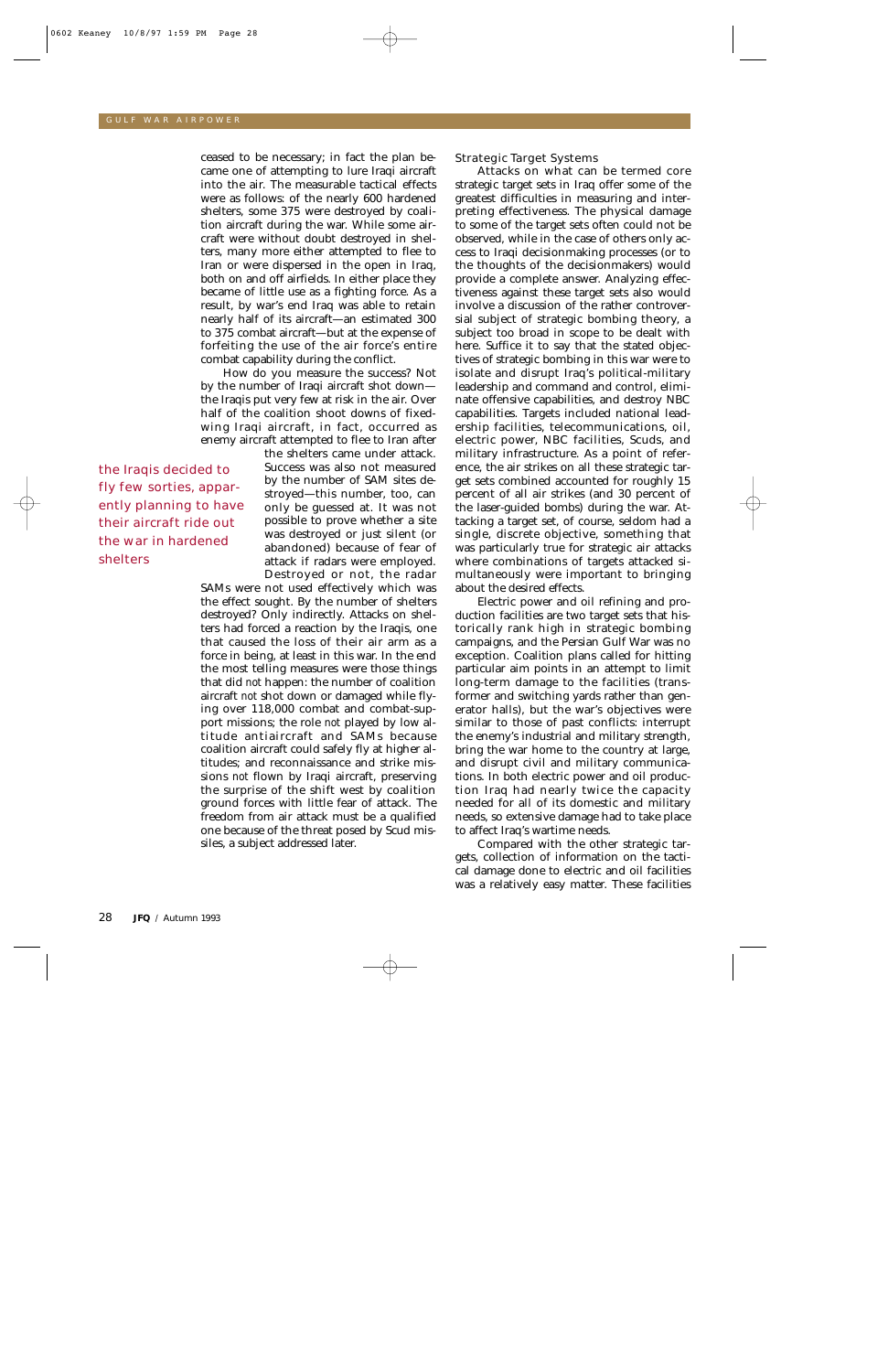

**F–117s comprised only 2 percent of all coalition combat aircraft but carried out approximately 40 percent of the strategic target attacks using laser-guided bombs.**

were not mobile, able to be hidden, or particularly difficult to target or damage. Also discernable were the indicators of when either electricity or petroleum were in short supply. As a result, fairly complete information is available on the measures and degree of success of attacks in attaining tacticallevel or immediate results. For electrical power there was a rapid shut down of commercially generated power across the country, the major loss occurring in the initial days of the air campaign. This took place even faster than anticipated, in part because Iraqi engineers at times shut down plants in order to avoid a system overload. Some residual power, perhaps 12 percent of capacity, remained available from a number of smaller power plants in isolated regions that were not attacked. Therefore the immediate objective of shutting down the national power grid was quickly attained. The degree to which this measurable result led to the desired operational-strategic effects is, however, far from clear. Some friction was undoubtedly imposed on the Iraqis by forcing the national leadership and military systems countrywide to switch to back-up power. Quantitatively it remains difficult to ascertain how much friction was induced from the available evidence; but the national grid remained out of action.

Coalition air strikes rendered 90 percent of Iraqi petroleum refining capability inoperative, based mainly on the employment of a relatively few precision strikes against distillation towers. Air strikes destroyed a far lesser percentage of oil storage capacity because of the nature of those targets, spread over extensive areas and less vulnerable to rapid destruction. The lack of distilled petroleum caused few problems for the Iraqi military, however, through no fault of the attack plan. A fuel shortage may have affected the Iraqi air force if it had not chosen to remain on the ground. Similarly, enemy ground forces in the Kuwait theater had access to local fuel and in any case used only minimal petroleum while dug into static positions. They had more than enough diesel fuel for a 100-hour ground war, but would have soon run into difficulty finding transportation to supply fuel within the theater. Attacks on Iraqi oil supplies were effective not because of their impact on the actual combat, but in limiting Iraq's ability to conduct a protracted ground campaign.

The air attacks on the Iraqi nuclear weapons research program seemed during the war to be as straightforward as those on electricity and oil. The attacks instead provided an illustration of a seemingly good scorecard in terms of aim points hit but poor ultimate results. Reports during and immediately after the war indicated a high level of destruction against the entire nuclear program, based on analysis of damage to *known* facilities. In fact, later information showed that there was only partial destruction of known facilities, and more importantly, those facilities were only a small portion of the entire Iraqi nuclear program. Coalition intelligence information had underestimated both the size of the program and the Iraqi determination to protect it. Whereas coalition planners began the war certain of only two sites, post-war analysis by United Nations inspectors revealed sixteen main nuclear facilities and another five nuclear-related sites. Furthermore, the Iraqis went so far as to remove both nuclear fuel and machinery from buildings engaged in nuclear research from under coalition bombing and bury the items in fields, making them relatively invulnerable to precision air attacks. Even attacks on known facilities, in other words, were hitting almost empty structures at times. One could look on these poor results simply as an intelligence failure, but the more explicit lesson is the extensive intelligence data needed to successfully target capabilities like Iraq's nuclear program as a system.

The targeting and damage assessments of Scud launchers and support facilities had much in common with the experience against the nuclear program. One difference was that the Scud target set provided an additional measure of success—launch rates of the missiles. As in the case of the nuclear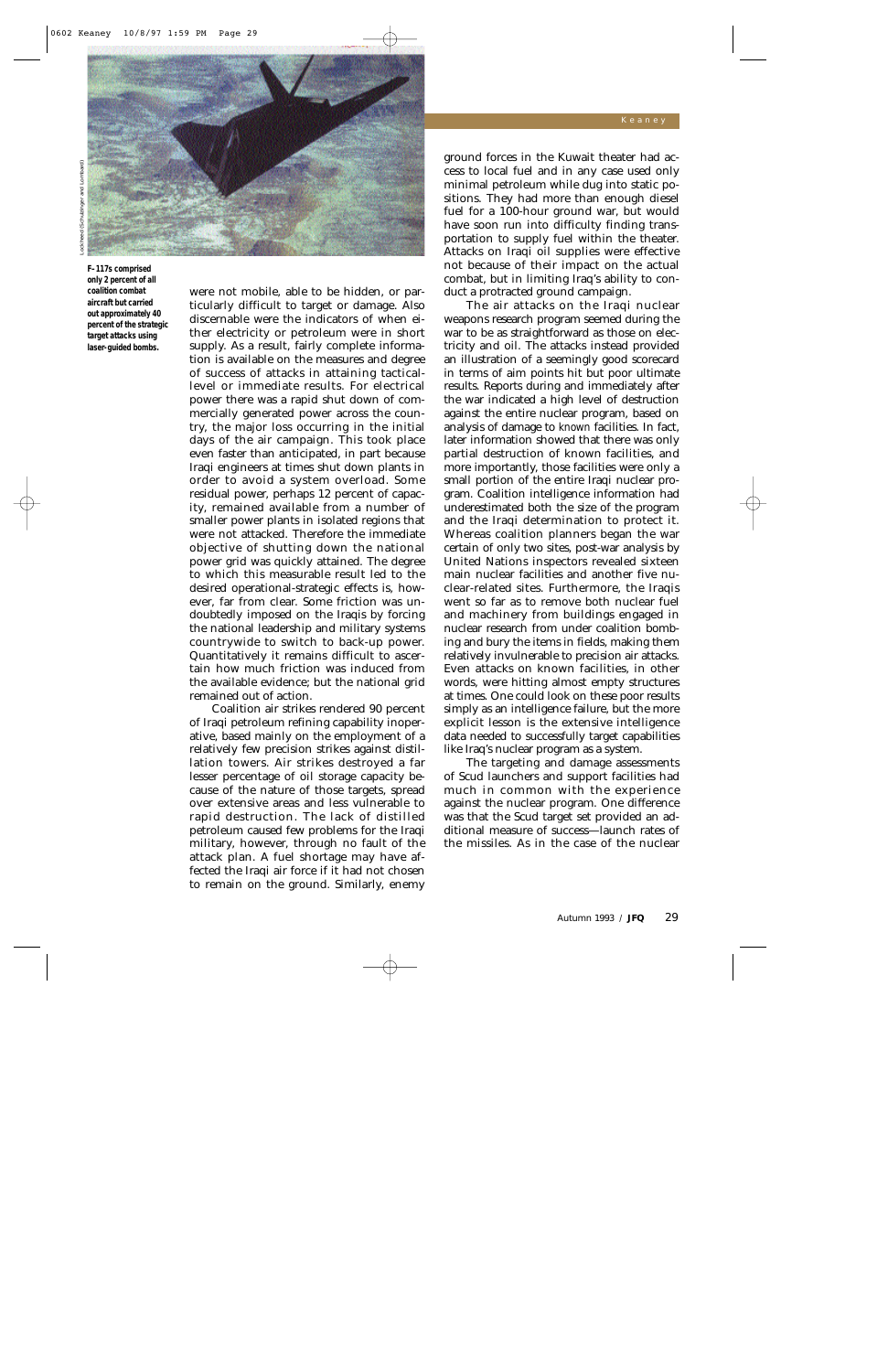

Iraqi units deployed in the Kuwait theater during January and<br>February 1991. Note the position of the Republican Guard an February 1991. Note the position of the Republican Guard and the armored and mechanized divisions to the rear of infantry divisions (all positions approximate).

*Source*. Barry D. Watts and Thomas A. Keaney, *Gulf War Air Power Survey: Effects and Effectiveness* (Washington: Government Printing Office, 1993).

> program, however, coalition intelligence estimates did not have a full understanding of the target base and, during the war, misinterpreted the actual damage being inflicted. Iraq was known to have fixed-launch sites and a mobile launch capability for Scuds. Coalition planners thought the Iraqis would

coalition aircraft succeeded in destroying few, if any, mobile Scud launchers

use fixed sites initially, and that the mobile launchers, though much more difficult to target, could be handled based on presumed set-up times

prior to launch and other assumptions. It was not anticipated that the mobile Scud force would be dispersed to unknown locations before the start of the air campaign. Additionally, the presence of decoy mobile launchers that could not be distinguished from the real thing even at a distance of 25 yards. Moreover, in the early days of the air campaign, pilot reports and pictures of what were described to be destroyed mobile Scud launchers tended to mask the actual lack of success in destroying them. Although the Iraqi mobile Scud force was no doubt disrupted, harassed, and to a degree suppressed, coalition aircraft succeeded in destroying few, if any, mobile Scud launchers during the war.

What, then, are the best measurements of the anti-Scud attacks, and what do the results show? The number of fixed sites destroyed appears to have little relevance in this case, and if only the number of mobile Scud launchers is considered, the attacks were a failure. The objectives point to other indicators, however, that suggest partial success, or that at least make the operations appear to have been worthwhile. One indicator is the launch rate for Scud missiles during the war, and a second is the degradation of Iraq's longer-term offensive capabilities based on the extensive attacks on production and storage facilities. As the figure on the opposite page indicates, the mobile Scud launchers if not destroyed were at least suppressed after the first ten days; the recovery towards the end of the war also indicates that the threat had not been completely dealt with. In addition, the suppression would have both cut down the number of missiles launched and diminished the accuracy of those actually launched because of a shortened set-up time and rushed procedures. In other words, one can make a strong circumstantial case for the attacks suppressing the launches and, in conjunction with the perceived effectiveness of Patriot, plausibly infer some success both in convincing Israel not to enter the war and in limiting damage caused by Scud attacks.

Attacks against Iraq's Scud missiles and its nuclear program call for subjective judgments about cause and effect in determining the success of the attacks, especially at the operational level and above. At least in these two cases, there were post-war U.N. inspections that threw further light on the levels of actual damage. In examining the evidence of attacks on the Iraqi leadership and communications, there is far less post-war information, and the available measures are just as indistinct. Complete success would have entailed removal of the leadership, particularly Saddam Hussein, in the one case, and the inability of Iraq to control its forces in the Kuwait theater from Baghdad, communicate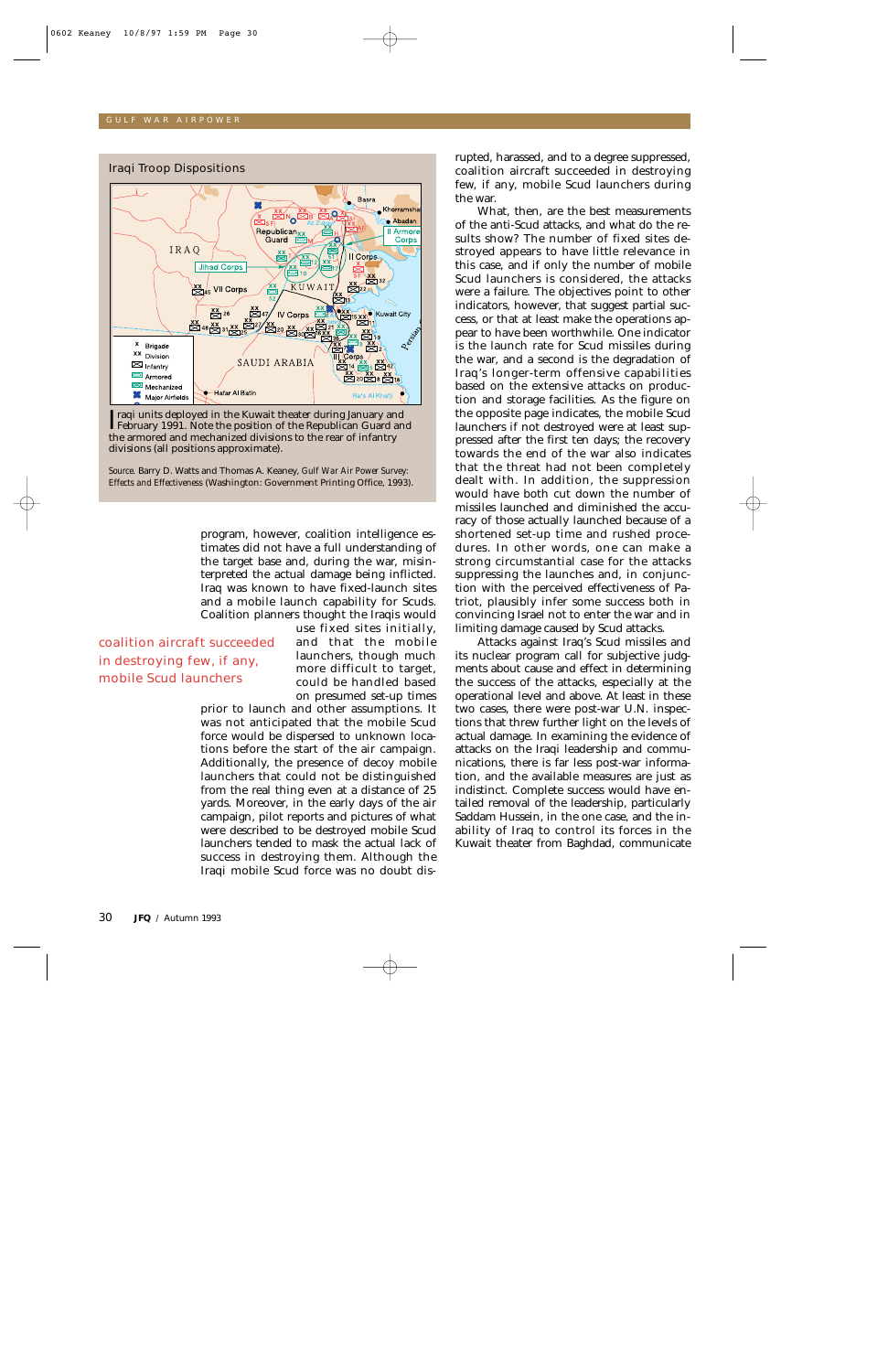with the outside world, and maintain internal control of the population, in the other. While complete success would have been apparent, there are few objective measures for determining how far short of, or close to, that goal the coalition air campaign may have been on February 28, 1991. Measuring progress requires extensive intelligence information on both the systems and communication procedures (how the country works) and an understanding of system limits, and a capability to monitor electronic emissions.

The measures for attacks on leadership and command and communications networks begin with tactical indicators: the amount of destruction to government buildings, command bunkers, and communication sites as well as the level of monitored electronic communications and information derived from intercepts. There were also opera-

# **Iraqi Scuds launched between January 17, 1991 and February 25, 1991**  (Zulu time).



*Source*. Barry D. Watts and Thomas A. Keaney, *Gulf War Air Power Survey: Effects and Effectiveness* (Washington: Government Printing Office, 1993).

tional-level indicators, less objective but distinctive enough to show a strong correlation to the effects of attacks on these target sets. On the one hand, Saddam Hussein and his Ba'athist regime remained in power, able to communicate with the field commanders in the Kuwait theater and to continue to launch Scuds until the final days of the war. On the other hand, the Iraqi leadership was forced to relocate many times, had its communications severely disrupted, and had its control of the Iraqi people severely shaken. There were rebellions by the Kurds in the north and by Shiite Moslems in the south, and Saddam Hussein was criticized openly in Baghdad. Little more can be said. Precisely estimating the degree of dislocation that occurred would require access to Iraqi officials or records. Estimating these effects during the war itself was and probably will remain more difficult for these target sets than for any others.

## Attacks on Surface Forces

The surface portion of the air war consisted of the attrition of enemy forces in the theater and the routes leading to it rather



than the more discrete attacks in Iraq proper that had characterized the air operations against the Iraqi air force, air defense system, or the electric power grid. Bomb damage assessment focused more on measuring the cumulative effort of many sorties than scoring individual sorties. Attacks on surface forces had several components: air interdiction of supplies and transportation to and within the Kuwait theater; attacks on the Iraqi navy; and the main feature, attacks on the Iraqi army while it remained in place during the air war and in engagements during the ground phase. General Norman Schwarzkopf, USA, the Commander in Chief of U.S. Central Command, furthermore, had singled out units of the Republican Guard (named a strategic center of gravity) for special attention. That force's importance derived from its role as the strategic reserve of the Iraqi defensive strategy and from its political role as defender of Saddam Hussein's regime.

The Armed Forces gained experience prosecuting air interdiction operations in World War II, Korea, and Vietnam, but this war provided few new twists. The objectives were to cut the flow of supplies to the theater, to stop the movement of forces within the theater, and especially to stop the Iraqi forces from leaving the theater intact. Since most Iraqi ground forces were already in place when the air war began, the need to block reinforcements was limited. Geography provided the attackers some advantages: ter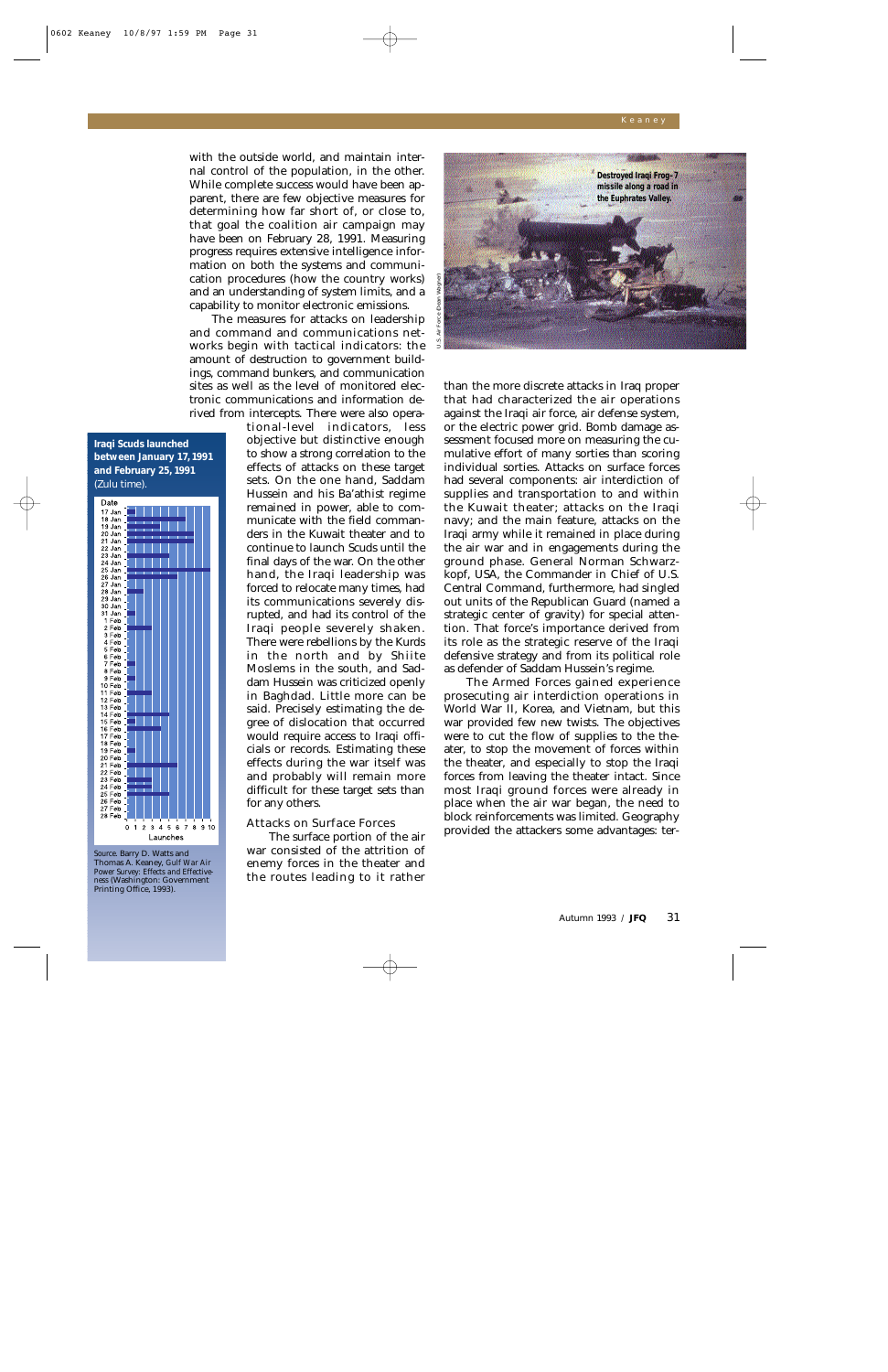rain consisted of broad plains and farmland, providing little cover for vehicle traffic; the principal lines of communications between Baghdad and the theater generally followed and frequently crossed rivers; and the system of roads narrowed as it approached Basra. Bridges, therefore, became the key targets.

The destruction of bridges began in earnest at the start of February 1991 and proceeded quickly thereafter. Overall 75 percent of the bridges along the route to and from the Kuwait theater were damaged or destroyed. Despite the prominent role of bridges in the transportation system, however, their destruction alone was not enough. The Iraqis did not attempt to repair permanent bridges but mounted a massive effort to build earthen causeways, use ferries, and employ pontoon bridges to bypass downed bridges. Iraqi skill in coping with the loss of bridges led Lieutenant General Charles Horner, USAF, after the war to caution:

*Anybody that does a campaign against transportation systems* [had] *better beware. It looks deceivingly easy. It is a tough nut to crack.* [The Iraqis] *were very ingenious and industrious in repairing them or bypassing them...I have never seen so many pontoon bridges*. [When] *the canals near Basra* [were bombed]*, they just filled them in with dirt and drove across... .* 3

Attacks on bridges were abetted by attack aircraft flying armed reconnaissance missions along sections of the main highways leading to and from the Kuwait theater, destroying trucks and cargo. Iraqi countermeasures included restricting travel to night and shifting from multivehicle convoys to single vehicles. Although this action saved some trucks, it slowed supplies to a trickle. The same tactics succeeded within the theater. With few bridges or choke points to target, attacks on Iraqi army trucks and others making supply runs had a devastating effect on the transportation system. Enemy prisoners of war indicated that over half of the trucks were destroyed or out of service for lack of parts, and that the drivers were no longer willing to travel the roads.

With all evidence on the success of air operations against the bridges, trucks, and entire route system, what conclusions can be drawn on the operational effectiveness of air interdiction? Coalition aircraft attacks served to greatly reduce the flow of supplies, if not sever the supply lines. In terms of the effect on Iraqi ground forces in the theater, the results were not decisive on their own because of Iraqi army inaction. As air interdiction efforts in past wars prove, operations work best when the enemy is engaged in high tempo ground operations and thus consuming supplies at a high rate. The Iraqi army was essentially inert during the air campaign, so that the limited supplies that got through, combined with large stocks positioned in the theater from August 1990 to January 1991, allowed the enemy to remain in place. Whether several more days or weeks of air interdiction operations alone would have eliminated all resupply and shattered what was left of the distribution system is a matter of speculation. What is certain is that the outbreak of large-scale ground combat increased demands for supplies (especially ammunition and petroleum) to a point where the residual flow of supplies was insufficient for prolonged conflict.

While not central to the war, air operations against the Iraqi navy consumed a significant amount of the effort, particularly for carrier-based aircraft in the Persian Gulf, and demonstrated the difficulty of operating in confined waters in the presence of even small enemy forces. Coalition aircraft attacked Iraqi naval targets to secure freedom of action in the northern Gulf, both to make the carrier and battleship firepower available and to allow the amphibious force to be in position for the deception plan and landings, if necessary. Just as in the case of targets on land, a lack of bomb damage assessment information made the threat unclear. The Navy antisurface warfare commander could not declare the threat defeated until February 17, two weeks after later analysis would show the last Iraqi missile boat was destroyed. Even with the Iraqi surface navy all but entirely sunk, however, a serious threat remained for coalition naval forces: mines and Silkworm antiship missiles. An unknown number of mines remained and missile boat destruction removed only one launch method for missiles; the threat of airor ground-launched Silkworms continued to affect coalition navy operations until the war's end. Repeated strikes against seven suspected Silkworm sites did not remove this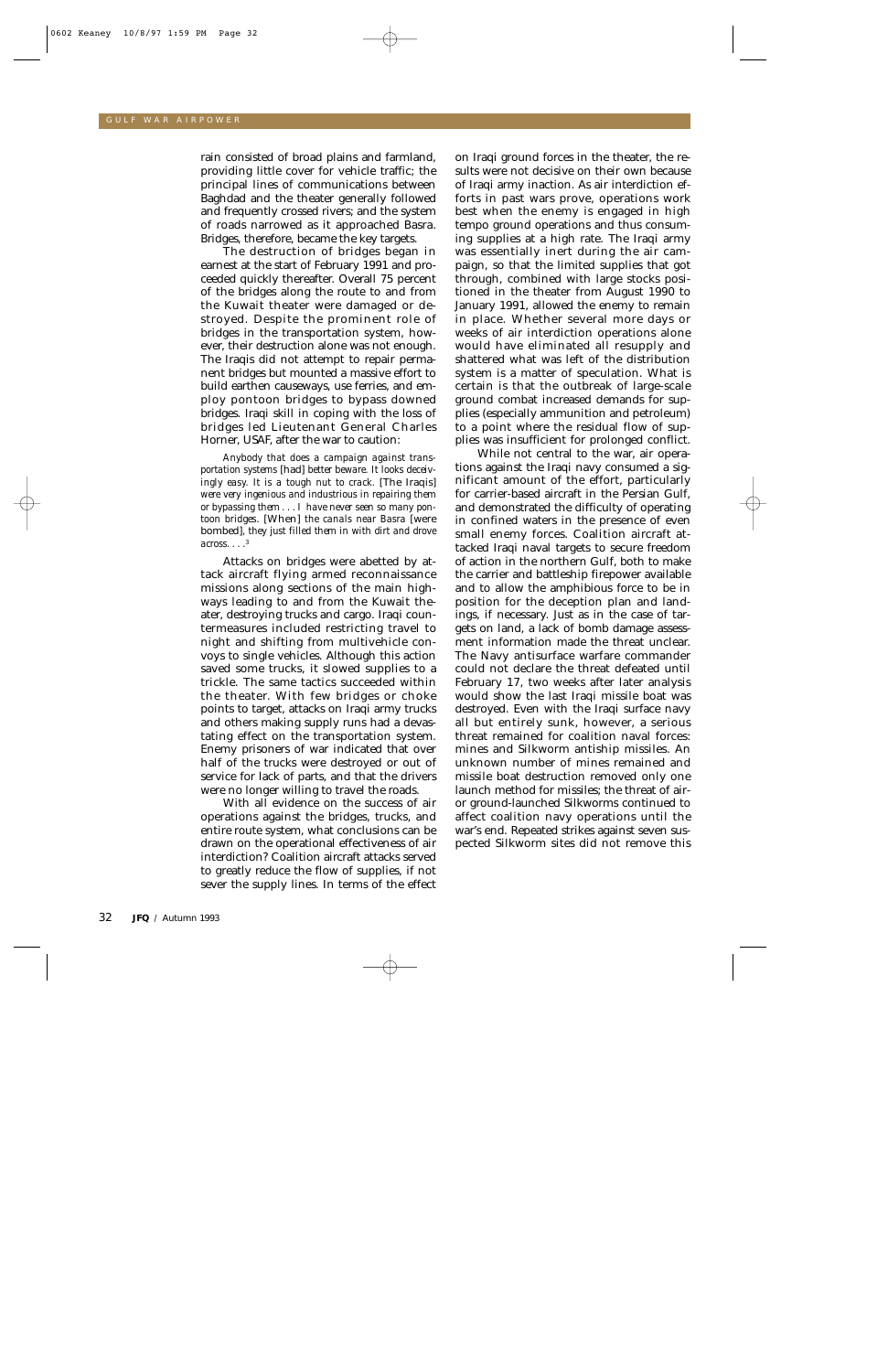U.S. Navy (Mark Therien)

ة<br>تا

Navy (Mark Therien

**Ruined hulks of Iraqi armored vehicles and trucks.**

threat. Only two Silkworm launches took place during the war, both from a site south of Kuwait City on February 25, fired obviously just prior to the site being overrun. Just as with the anti-Scud operations, it is difficult to determine if further launches were in fact suppressed or if the Iraqis simply chose to retain the missiles until an amphibious attack occurred.

Air attacks against the Iraqi army in Kuwait comprised well over half of the coalition effort. The objective set for the air attacks was reduction of combat capability of that army by 50 percent. The measurement of attrition was destruction of Iraqi armor and artillery to that level throughout the theater. Air strikes began targeting ground forces on the first day of the war, then proceeded with increasing intensity throughout. All forty-three Iraqi divisions in the theater received some attention, but three Republican Guard armored or mechanized (heavy) divisions received the most, followed by the other eight heavy Iraqi divisions that made up the tactical and operational reserves. Attacks against Iraqi front line divisions (all infantry) peaked just prior to the ground offensive.

In the opening two weeks of the war results of the air attacks fell far behind the projected attrition rate, in part because of a combination of poor weather and lower than planned sortie rates, but principally because

of poorer bombing accuracy and weapon performance from the high release altitudes employed. Some adjustments to tactics took place to increase attrition rates, the main one being the employment of laser-guided bombs to target Iraqi armor. Not anticipated before the war, this innovation took advantage of differences in the cooling rates of surrounding sand compared with vehicle metal, making Iraqi vehicles, particularly tanks and armored personnel carriers, stand out as hot spots on aircraft infrared sensors. Night bombing with laser designators on these spots became an extremely effective method of despatching Iraqi armor. Beginning on February 6, the bulk of the F–111Fs were shifted from strategic targets in central Iraq to nightly attacks on Iraqi armor in the Kuwait theater with 500-pound laser-guided bombs. As time went on other aircraft with infrared sensors and laser targeting pods joined in the effort. This increased the rate of Iraqi armor and artillery attrition, but the 50 percent goal for the theater was not attained by the start of the ground offensive. At that time, Central Command (CENTCOM) estimated equipment attrition rates at 39 percent for tanks, 32 for armored personnel carriers, and 47 for artillery.

**F–14 Tomcat being launched from USS Independence.**

Keaney

The amount of equipment attrition suffered by the Iraqi army became a contentious issue at the time, and any post-war reconstruction of the facts can only partially reconcile earlier estimates. Understanding the basis of the dispute requires a review of the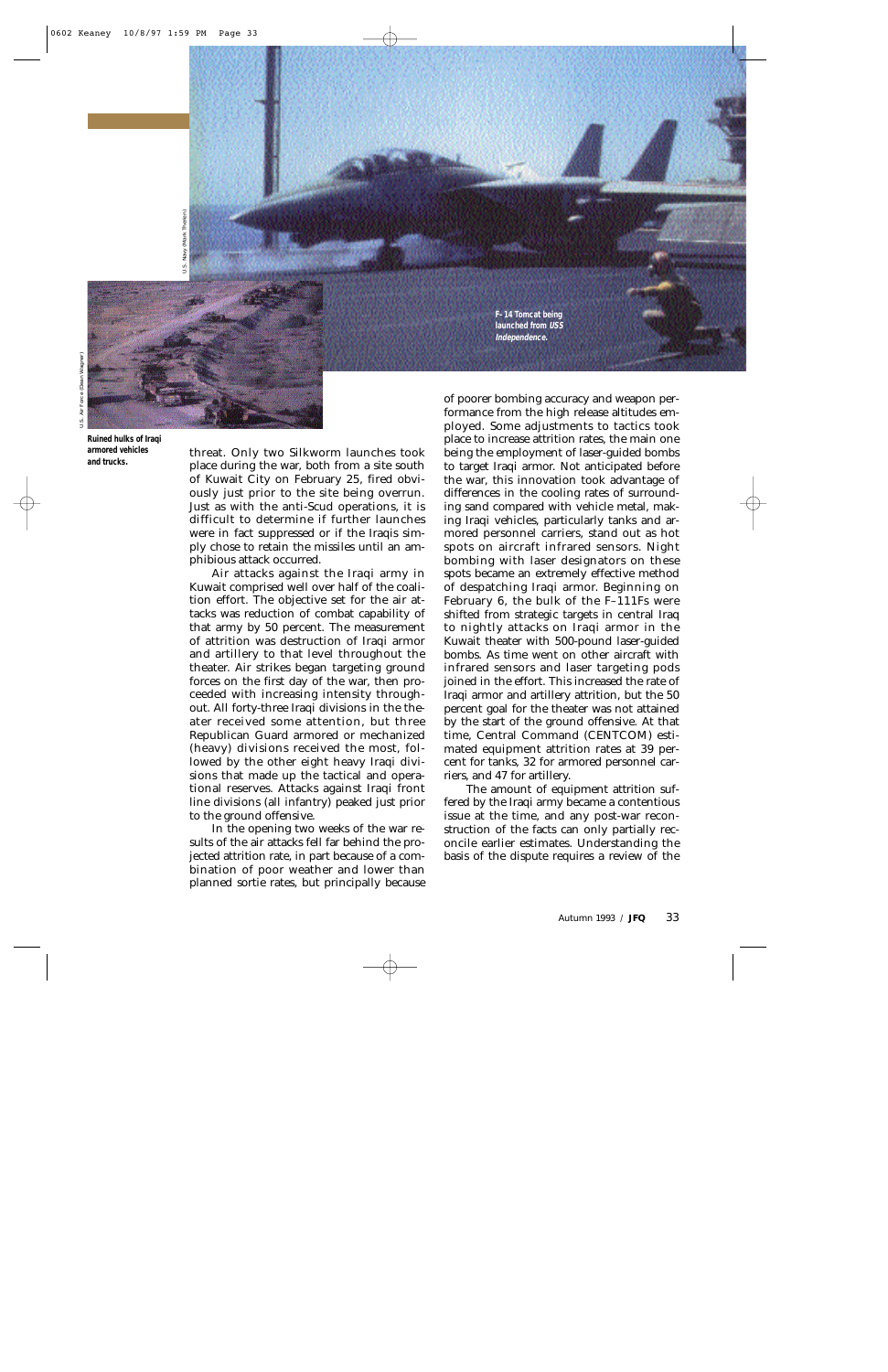#### **THE GULF WAR AIR POWER SURVEY**

In August 1991 the Secretary of the Air<br>Force commissioned an independent<br>study to "collect, integrate, and evalu-<br>ate all observations after action reports n August 1991 the Secretary of the Air Force commissioned an independent ate all observations, after action reports, and other data from Operations Desert Shield and Desert Storm." It was intended to "examine not only the planning and consequences of the air campaign in Desert Storm, but its implications for air warfare and doctrine." The effort was headed by Professor Eliot A. Cohen from the School of Advanced International Studies at the Johns Hopkins University and a group of analysts including retired officers of the Army, Navy, Marine Corps, and Air Force. The basic research covered not only Air Force records, but also data collected from the other services and from Gulf War coalition partners.

The study yielded a series of eleven reports to be published in five volumes—each consisting of two parts plus a summary report. The reports cover planning; command, control, and communications; operations; effects and effectiveness; logistics; support; weapons, tactics, and training; space operations; a statistical compendium; and chronology. Each title is being printed in both classified and unclassified versions except for the space operations report (classified only) and the summary report (unclassified). The anticipated publication date for the series is October 1993; unclassified reports will be offered for sale to the public by the U.S. Government Printing Office.

original size of the target base, the counting rules, and the use made of the estimates. The estimates of Iraqi tanks destroyed, the most often cited case at the time of the war, provides the best illustration of the problem.

By January 1991 intelligence estimates credited Iraq with 4,280 tanks in the Kuwait theater—a number derived from estimating the standard for equipping 43 Iraqi army divisions. The 4,280 figure had also been validated by spot-checks of some Iraqi units using photo imagery. This tank count remained the baseline for estimating the percentage of tank attrition throughout the war. In other words, when 2,140 tanks were counted as destroyed, the 50 percent attrition would be achieved. Using pilot reports and imagery, CENTCOM compiled daily updates of attrition for briefings in the theater and passed this information on to the Joint Staff. Using satellite imagery as a primary source, the Central Intelligence Agency (CIA) and Defense Intelligence Agency (DIA) independently, and in collaboration with one another, prepared their esti-

mates of tanks, armored personnel carriers, and artillery pieces destroyed, figures that soon diverged from the CENTCOM tank count, with the Washington numbers indicating far fewer tanks destroyed. By February 12, for instance, CENTCOM reported 25 percent of the tanks destroyed, while DIA and CIA reported less than half that number. By the eve of the ground offensive, CENTCOM reported 1,688 tanks already destroyed, while intelligence analysts in Washington counted fewer than 700.

The counting rules and different estimates developed were important because the percentage of degradation of the Iraqi army was key to determining when the ground offensive would begin. The CIA caused some consternation within government circles when that agency's figures became publicized in February 1991, and fears were voiced that,

as in past wars, inflated damage claims were leading to miscalculation of enemy strength. Partly as a response, CENTCOM attempted to deflate the counting controversy in mid-February through a combat effectiveness model (developed by the Army element of CENTCOM) of enemy divisions that included equipment losses, but also factored in leadership, discipline, health, and so forth. In addition, rules stated that losses claimed by pilots were creditable only when imagery verified the loss. Furthermore, videos from aircraft like F–111Fs showing tank destruction by laser-guided bombs were discounted by one-half, and claims by A–10s discounted by two-thirds, to offset uncertainties. This change perhaps occurred because General Schwarzkopf was so disenchanted with specific estimates of percentages of equipment attrition that he refused to allow such data to be presented at his briefings.

Following the war and further analysis of available imagery and prisoner of war reports, some updates of the estimates were possible. First, a count of Iraqi tanks in the theater just prior to the war revealed that there were 800 fewer than earlier estimated. This error, however, was soon offset by subsequent overcounting of tank attrition, making the CENT-COM wartime estimates of attrition percentages on the eve of the ground war (February 23) approximately correct, although only due to offsetting errors. Second, imagery showed that more than 800 Iraqi tanks escaped from the theater at the war's end, making the number of tanks destroyed since few, if any, additional Iraqi tanks entered the theater in that period—through both air and ground action approximately 1,000 less than CENTCOM claimed at the end of the war. Finally, tank attrition on the eve of the ground offensive was about 40 percent for the Iraqi army overall and just over 20 percent for Republican Guard units; and the total wartime Iraqi tank attrition was approximately 75 percent and 50 percent, respectively. In other words, the most important Iraqi units got off with the least damage. Although far from the least attacked, Republican Guard tanks were better dug in and defended. Another contributing factor was that these tanks were far enough to the rear to escape the theater; tanks farther forward, even if functioning, had to be abandoned.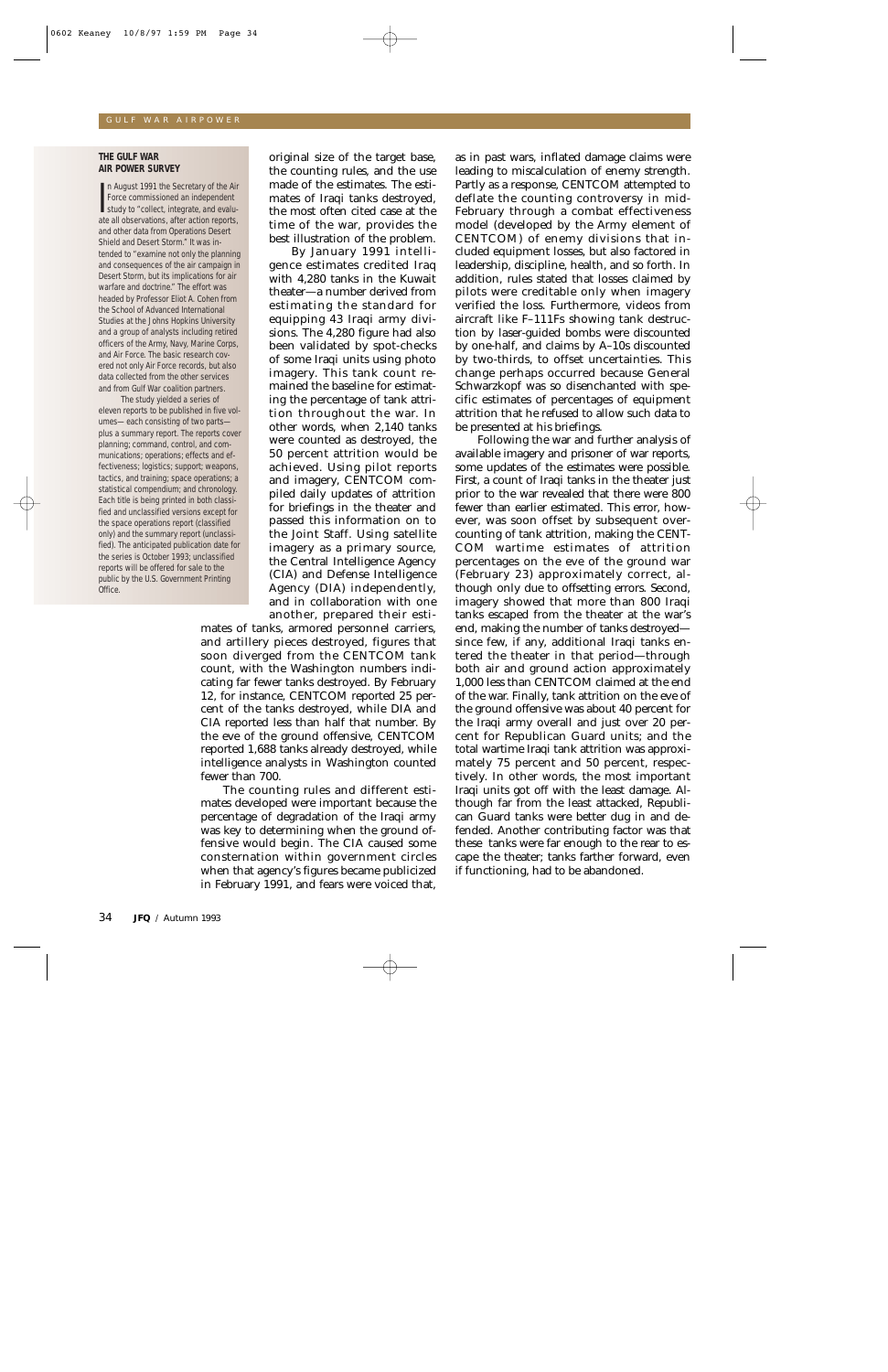

**B–52s made up only 3 percent of all coalition combat aircraft but delivered approximately 30 percent of total bomb tonnage, mostly non-precision munitions.**

the most important Iraqi units got off with

the least damage

Measures and the use made of them had a number of flaws. The most obvious problem is with the size of the target base. While the number of tanks in the theater continued to be reported as 4,280, there were widespread reports during the war that the numbers were wrong. Intelligence reports from autumn 1990 and prisoner of war debriefings during the war indicated that many units had deployed with far less than a full complement of men or equipment (intelligence reports in a similar way had also overestimated the number of Iraqi soldiers in the theater, but accounts of Iraqi personnel attrition, body counts, were scrupulously avoided).

Even if the number of tanks was correct, too much attention attached to it as a measure. When the attrition goals were set in September 1990, the tanks represented what would have been the vanguard of an Iraqi attack into Saudi Arabia. By January 1991, no ground commander set a particular premium on destroying tanks from the air. By then, it was artillery since Iraqi artillery represented

> the chief danger for blunting the ground attack through use of chemical weapon shells during the breaching effort. The Army corps commanders, Lieutenant Generals Gary Luck and

Frederick Franks, and Lieutenant General Walter Boomer, USMC, commander of Marine forces, pointed to artillery as the chief obstacle. Boomer even went to the extreme of talking with his airborne Marine pilots to direct their energies toward attacking artillery instead of armor. Iraqi tanks were not in the front lines in any numbers, and the corps commanders were confident in being able to handle them in a war of movement, both by air—since tanks on the move were more vulnerable—and by using the superior range of the M–1A1 tank.

Ironically, the loss of equipment, the key index of damage assessment during the war, was not decisive in any direct way. The key to the defeat of the Iraqi army was not the specific targets destroyed, but the combination of targets attacked and the intensity with which attacks took place. Enemy soldiers were affected by the bombs that hit their targets as well as by those that missed. The air interdiction effort, damage to communications and supply systems, along with equipment attrition during the air war, affected the Iraqi soldiers beyond the direct inflicting of casualties. The Iraqis did not defect or surrender in droves during the air and ground war because their armor and artillery were being destroyed—in fact, statements by prisoners of war indicated they appreciated the discrimination of coalition air forces in aiming at equipment instead of at them but because of shortages of food, water, and confidence that their equipment was going to do them any good. The Iraqi army did not run out of tanks, armored personnel carriers, or artillery; in fact, much of the equipment intact at the start of the ground offensive was abandoned, or at least unoccupied, when coalition ground forces arrived. The total number and operability of tanks had less meaning under these conditions.

Reviewing the disintegration and rout of the Iraqi army during Operation Desert Storm, one becomes suspicious of the value of relying on discrete indicators to measure results. Even in such a brief, recent, and militarily lopsided campaign, broader problems of assessing (*not* measuring) operational and strategic—as opposed to tactical—effectiveness remain difficult, controversial, and plagued by subjectivity. While tactical effects and effectiveness are seemingly more amenable to quantitative measures, the need to take into account the actual, real-world objectives of operational commanders and planners suggest that operational-strategic effectiveness is, in the end, essentially a qualitative issue. The fact that coalition air forces did not destroy the promised 50 percent of Iraqi armor and artillery in the Kuwait theater prior to the beginning of the ground offensive does not lead to a conclusion that coalition airpower failed to create the circumstances under which the 100-hour blow-out on the ground was possible.